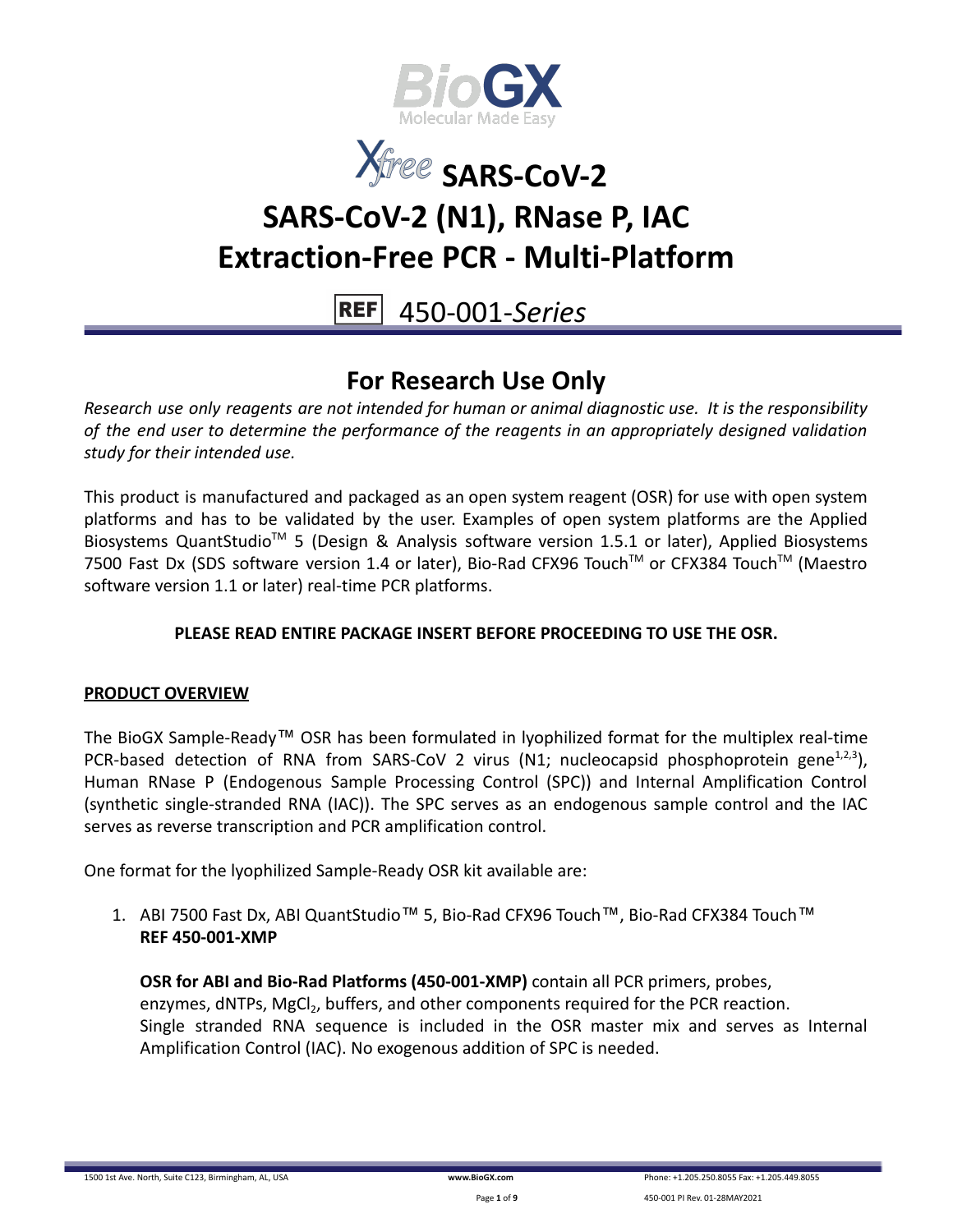



# 450-001-*Series*

**BioGX REF:** 450-001-XMP

Platform(s): ABI 7500 Fast Dx, ABI QuantStudio<sup>™</sup> 5, Bio-Rad CFX96 Touch™, Bio-Rad CFX384 Touch™

Each 104-reaction package (direct sample) consists of one pouch containing 4 vials.

Each vial contains BioGX lyophilized Sample-Ready™ OSR sufficient for:

- 1.) 40 tests using purified nucleic acid template
- 2.) 26 tests using direct sample addition
- 3.) 13 tests using pooled direct sample addition (5 sample pools)

Molecular grade water is required to rehydrate the lyophilized reagents.

#### **EQUIPMENT AND MATERIALS REQUIRED BUT NOT PROVIDED**

- $\bullet$  BioGX Lyophilized Positive Control Template DNA Beads (10<sup>5</sup> copies/bead)
	- SARS-CoV-2 Nucleocapsid phosphoprotein gene (N1) (Part number 720-0206)
	- RNase P (Part number 720-0208)
- BioGX Molecular Grade Water or equivalent
	- BioGX Rehydration Water (Part number: 800-0035-12)
- Vortex Genie 2 Vortexer (VWR catalog no. 58815-234) or equivalent
- Disposable nitrile gloves
- Applied Biosystems QuantStudio 5 (0.2 mL) consumables.
	- Thermo Fisher optical 8-tube strip (catalog no. 4316567)
	- Thermo Fisher ultra-clear optical caps, strips of 8 (catalog no. AB-0866)
	- Thermo Fisher 96-well optical clear reaction plates (catalog no. A36924)
	- Thermo Fisher 96-well qPCR plate seals (catalog no. AB-1170)
- Applied Biosystems 7500 Fast Dx (0.1 mL) consumables.
	- Thermo Fisher optical 8-tube strip (catalog no. 4358293)
	- Thermo Fisher ultra-clear optical caps, strips of 8 (catalog no. 4323032)
	- Thermo Fisher 96-well optical reaction plates (catalog no. 4346906)
	- Thermo Fisher 96-well qPCR plate seals (catalog no. 4311971)
- Bio-Rad CFX96 Touch consumables.
	- Bio-Rad 8-tube PCR strips without caps (catalog no. TLS0851)
	- Bio-Rad Optical flat 8-cap strips for PCR tubes (catalog no. TCS0803)
	- Bio-Rad 96-well plates (catalog no. HSP9655)
	- Bio-Rad 96-well plate sealing film, optical (catalog no. MSB1001)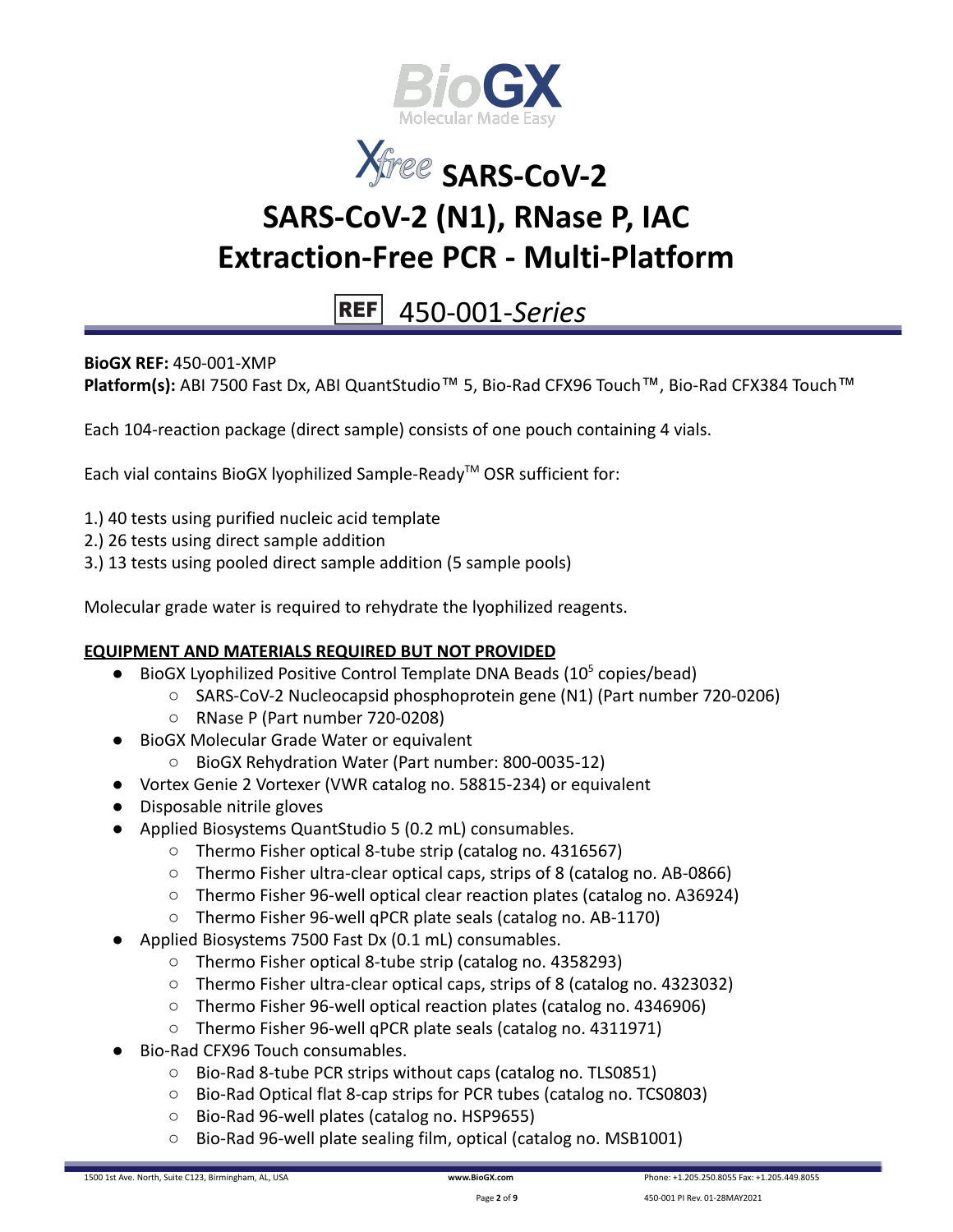



# 450-001-*Series*

- Bio-Rad CFX384 Touch consumables.
	- Bio-Rad 384-well plates (catalog no. HSP3905)
	- Bio-Rad 384-well plate sealing film, optical (catalog no. MSB1001)

### **WARNINGS AND PRECAUTIONS**

- For research use only. Not intended for human or animal diagnostics use.
- If handling biological samples, treat as if capable of transmitting infectious agents in accordance with safe laboratory procedures such as those described in CLSI Document M29<sup>4</sup> and in Biosafety in Microbiological and Biomedical Laboratories<sup>5</sup>.
- This test has been optimized only with the Applied Biosystems QuantStudio<sup>™</sup> 5, Applied Biosystems 7500 Fast Dx, Bio-Rad CFX96 Touch™, or CFX384 Touch™ real-time PCR platforms.
- Do not use the reagents if the protective pouches are open or torn upon arrival.
- Close reagent protective pouches promptly with the zip seal after each use. Remove any excess air in the pouches prior to sealing and store at 2-8 °C.
- Do not remove desiccant from the PCR master mix pouches.
- Do not use master mix if the desiccant is not present or is broken inside the pouches. Do not use reagent vials if they are opened or damaged.
- Do not mix reagents from different pouches and/or kits and/or lots.
- Do not use expired reagents and/or materials.
- Do not pipette by mouth.
- Do not smoke, drink, or eat in areas where samples or kits are being handled.
- Dispose of unused reagents and waste in accordance with country, federal, provincial, state, and local regulations.
- Clean and disinfect all surfaces with a 10% bleach solution followed by molecular grade water.
- Use clean gloves when handling PCR reagents.



i.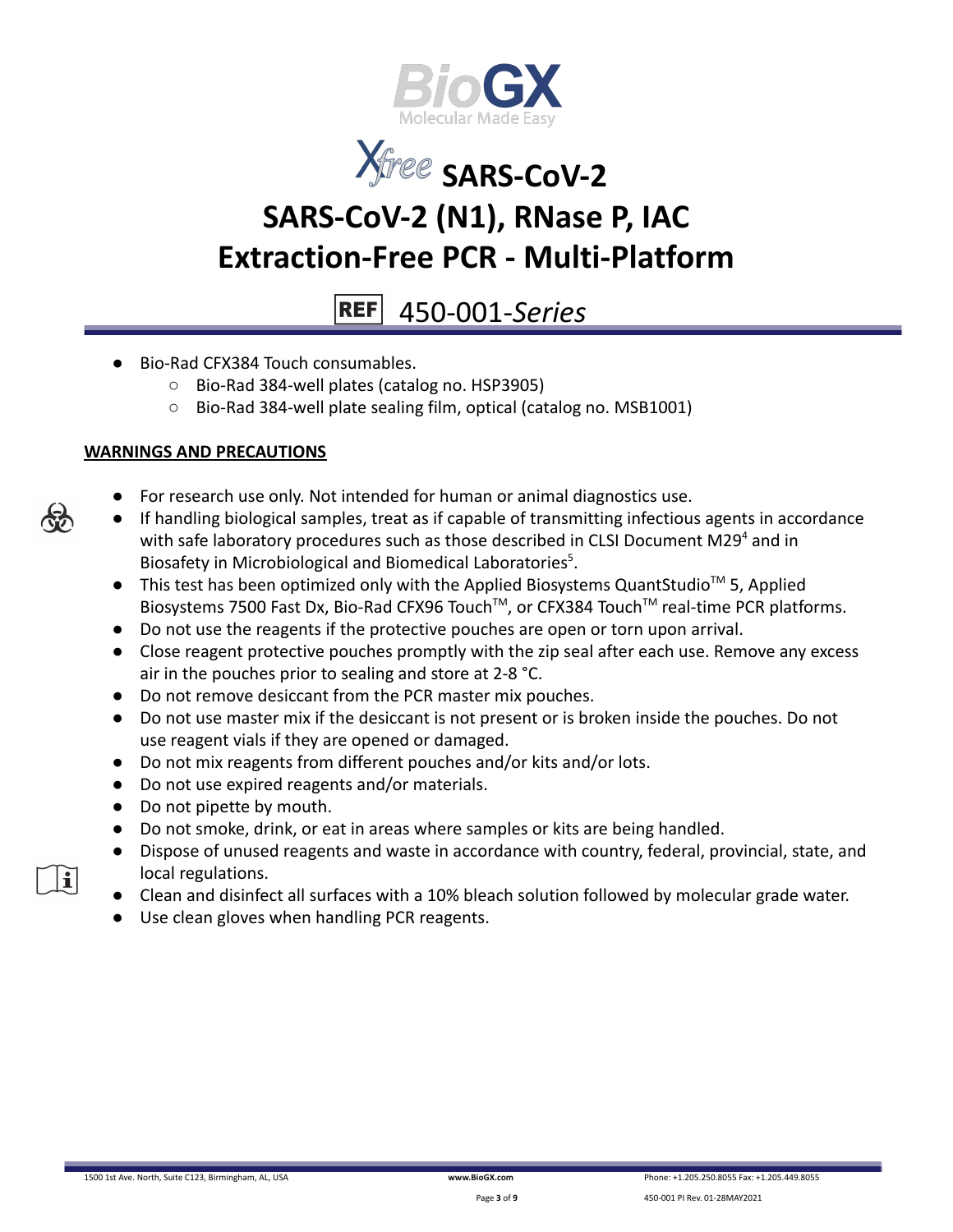



**REF** 450-001-*Series*

### **STORAGE REQUIREMENTS AND RECOMMENDATIONS**



Product ships at ambient temperature, but BioGX recommends long-term storage at 2-8°C. Reagents have been tested to demonstrate optimal performance when stored properly and consumed by the Manufacturer Recommended Use By Date. The end user may opt to extend the useful life for Research Use Only reagents upon completing performance validations. BioGX's guarantee of reagent integrity does not extend beyond the Manufacturer Recommended Use By Date. Avoid exposing the reagents (lyophilized or rehydrated) to direct sunlight or long-term ambient lighting. Store unused rehydrated master mix up to 24 hours at 2-8°C, protected from light. Tightly reseal the pouch with unused vials and immediately return to a refrigerator after opening. To mitigate reagent performance degradation from exposure to moisture, BioGX suggests using the entire contents of the opened pouch within 1 month; however, the user may choose to verify an extended working time (> 2 months) by performance testing with positive controls and an examination of the sample preparation control target.

### **SAMPLE TYPES UTILIZED FOR QUALITY CONTROL TESTING**

-Swab samples collected in Copan Universal Transport Media (UTM $^{\circledR}$ ) or Copan ESwab<sup>TM</sup>

## **REAGENT OPTICAL CONFIGURATION**

**Table 1.** Optical Channel Configuration for REF 450-001-*Series*.

| <b>Optical Channel</b><br>(Fluorophore Equivalent) | <b>Target</b>   |
|----------------------------------------------------|-----------------|
| <b>FAM</b>                                         | <b>RNase P</b>  |
| <b>HEX</b>                                         | Unused          |
| Texas Red                                          | SARS-CoV-2 (N1) |
| Cy <sub>5</sub>                                    | IAC             |
| Cy5.5                                              | Unused          |

1500 1st Ave. North, Suite C123, Birmingham, AL, USA **[www.BioGX.com](http://www.biogx.com/eu)** Phone: +1.205.250.8055 Fax: +1.205.449.8055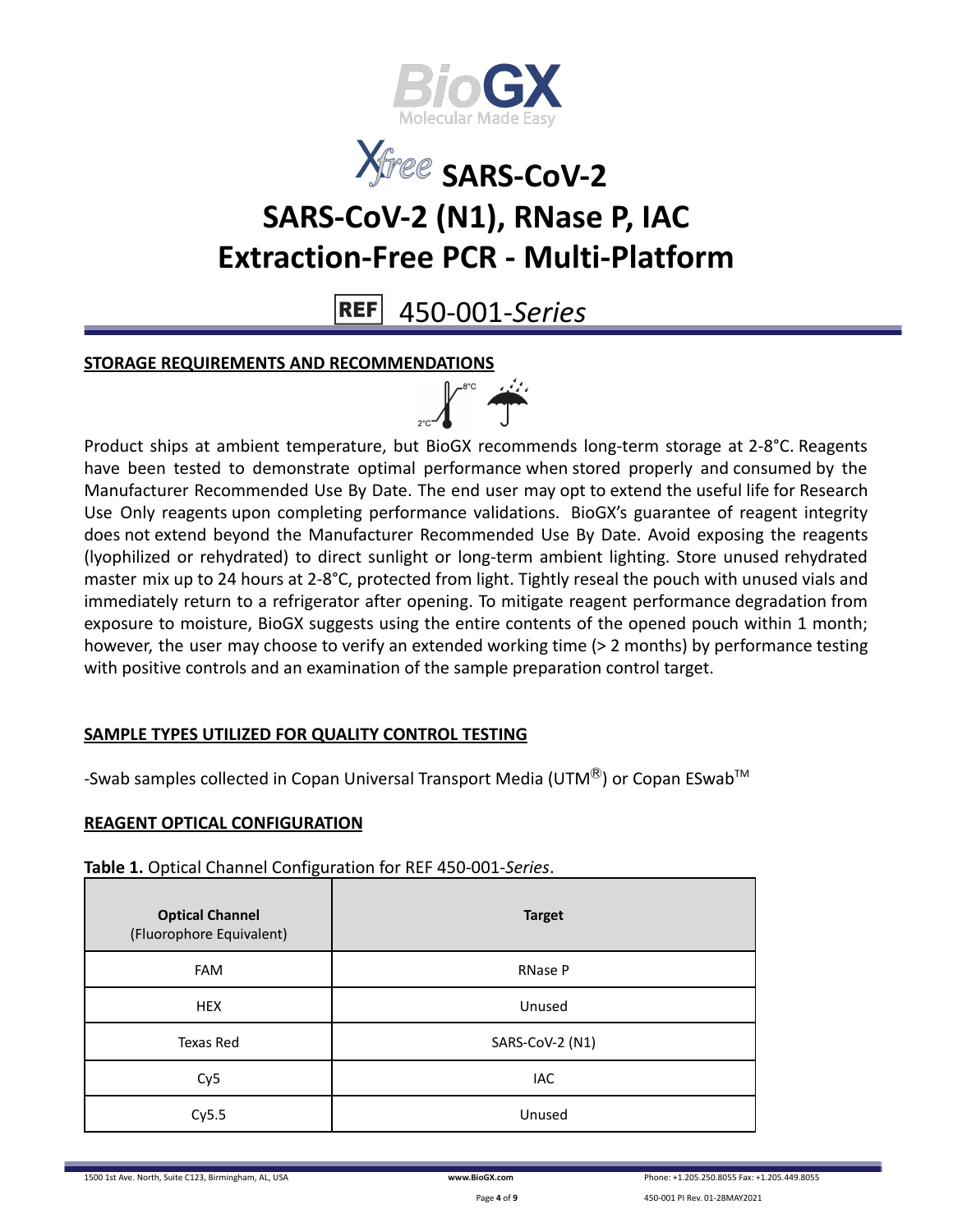



# 450-001-*Series*

## **QUALITY CONTROL, REAGENT PREPARATION AND EXTRACTION TESTING PARAMETERS**

### **ABI and Bio-Rad Platforms (BioGX REF: 450-001-XMP)**

As a starting point, users can import and install a PCR run file onto:

- 1. Applied Biosystems QuantStudio<sup>™</sup> 5 (Design & Analysis software version 1.5.1 or later)
- 2. ABI 7500 Fast Dx (SDS software version 1.4 or later)
- 3. Bio-Rad CFX96 Touch<sup>™</sup> (Maestro software version 1.1 or later)
- 4. Bio-Rad CFX384 Touch™ (Maestro software version 1.1 or later)

BioGX's most current ABI QuantStudio<sup>™</sup> 5, ABI 7500 Fast Dx, Bio-Rad CFX96 Touch™, and Bio-Rad CFX384 Touch™PCR run files utilized for quality control of this product can be obtained by sending an email to **[TS@biogx.com.](mailto:TS@biogx.com)** Please refer to the Applied Biosystems QuantStudio<sup>™</sup>5 user manual<sup>5</sup> for uploading instructions. Please refer to the ABI 7500 Fast Dx user manual<sup>7</sup> for uploading instructions. Please refer to the Bio-Rad CFX96 Touch<sup>™</sup> user manual<sup>6</sup> for uploading instructions. Please refer to the Bio-Rad CFX384 Touch<sup>™</sup> user manual<sup>8</sup> for uploading instructions.

#### **RT-PCR Set-Up Direct Individual Sample**

BioGX Product 450-001-XMP is recommended for use with swab samples collected in 1 or 3 mL collection media (i.e. Copan ESwab<sup>™</sup>, Copan UTM<sup>®</sup>, UVT, VTM, or saline).

- 1. Transfer **400 μL** of **molecular grade water** to one vial of lyophilized BioGX Xfree SARS-CoV-2 reagents. Mix by gently pipetting up and down with 1000 μL pipet tip. (IMPORTANT: Keep rehydrated master mix in a cold block or on ice if set-up cannot be completed within 20 minutes. If the rehydrated master mix cannot be used immediately, it can be capped and stored up to 24 hours at 2-8°C, protected from light).
- 2. Transfer **15 μL** of **rehydrated master mix** to the bottom of **26 empty wells** (8-tube PCR strips or 96-well PCR plate).
- 3. To each well containing 15 μL of rehydrated master mix, add **5 μL** of **individual direct sample**.
- 4. Affix the appropriate optical caps or optical plate seals.
- 5. Pulse spin the sealed PCR plate or tube to mix and bring liquid to the bottom.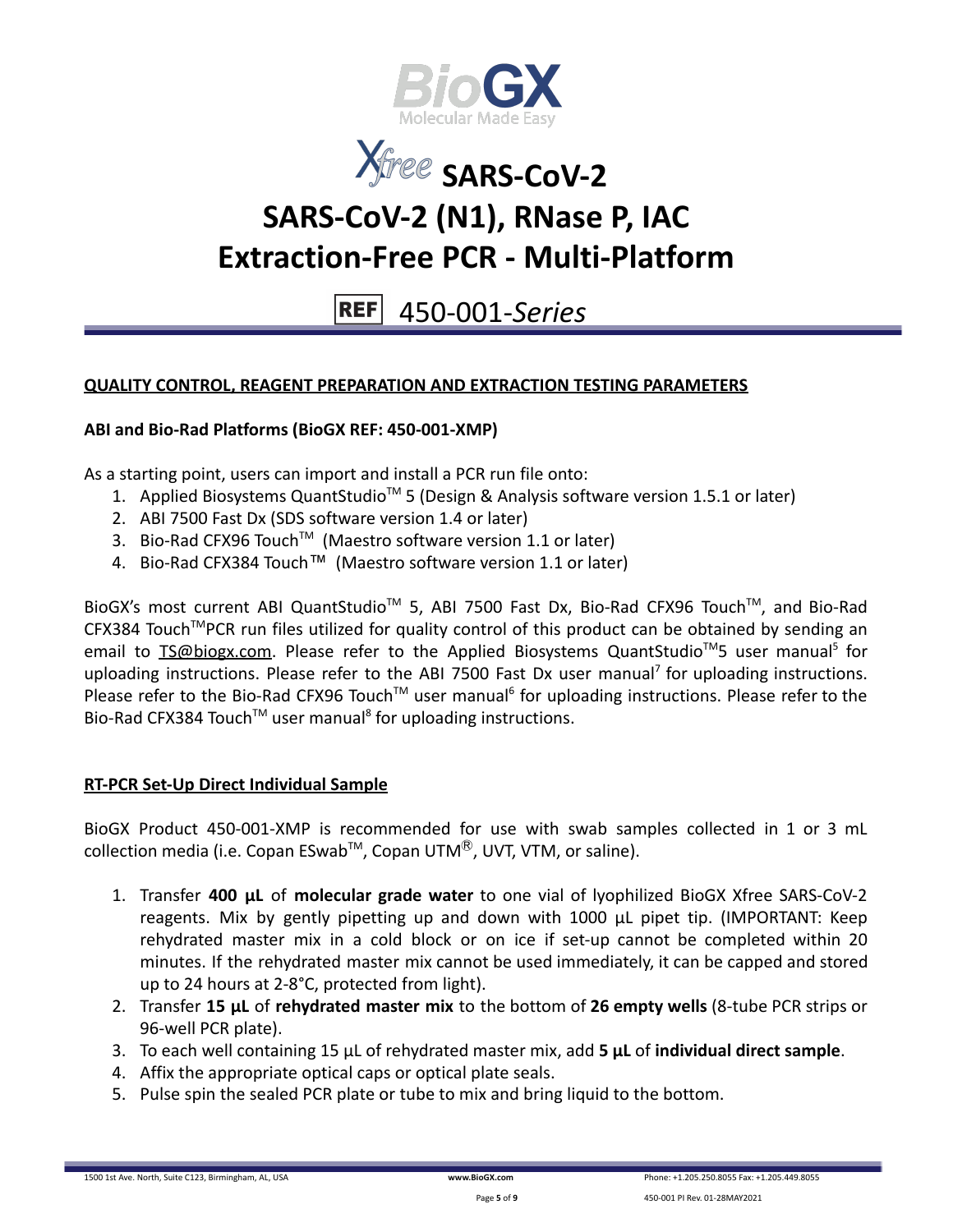



# 450-001-*Series*

### **RT-PCR Set-Up Direct Pooled Sample**

BioGX Product 450-001-XMP is recommended for use with pooled swab samples collected in 1 or 3 mL collection media (i.e. Copan ESwab<sup>™</sup>, Copan UTM<sup>®</sup>, UVT, VTM, or saline).

- 1. Transfer **400 μL** of **molecular grade water** to one vial of lyophilized BioGX Xfree SARS-CoV-2 reagents. Mix by gently pipetting up and down with 1000 μL pipet tip. (IMPORTANT: Keep rehydrated master mix in a cold block or on ice if set-up cannot be completed within 20 minutes. If the rehydrated master mix cannot be used immediately, it can be capped and stored up to 24 hours at 2-8°C, protected from light).
- 2. Transfer **30 μL** of **rehydrated master mix** to the bottom of **13 empty wells** (8-tube PCR strips or 96-well PCR plate).
- 3. Prepare one pool of 5 patient samples by transferring a minimum of **50 μL** of each patient sample into an empty sterile tube. Mix by gently pipetting up and down.
- 4. To each well containing 30 μL of rehydrated master mix, add **10 μL** of **pooled direct sample**.
- 5. Affix the appropriate optical caps or optical plate seals.
- 6. Pulse spin the sealed PCR plate or tube to mix and bring liquid to the bottom.

### **RT-PCR Set-Up Extracted Sample**

BioGX Product 450-001-XMP is recommended for use with swab samples collected in 1 or 3 mL collection media (i.e. Copan ESwab<sup>™</sup>, Copan UTM<sup>®</sup>, UVT, VTM, or saline). For validated magnetic bead or silica column nucleic acid extraction method, pipette appropriate volume of sample into the extraction tube/plate and proceed with protocol as per manufacturer's instructions for use.

- 1. Transfer **400 μL** of **molecular grade water** to one vial of lyophilized BioGX Xfree SARS-CoV-2 reagents. Mix by gently pipetting up and down with 1000 μL pipet tip. (IMPORTANT: Keep rehydrated master mix in a cold block or on ice if set-up cannot be completed within 20 minutes. If the rehydrated master mix cannot be used immediately, it can be capped and stored up to 24 hours at 2-8°C, protected from light).
- 2. Transfer **10 μL** of **rehydrated master mix** to the bottom of **40 empty wells** (8-tube PCR strips or 96-well PCR plate).
- 3. To each well containing 10 μL of rehydrated master mix, add **5 μL** of **extracted sample**.
- 4. Affix the appropriate optical caps or optical plate seals.
- 5. Pulse spin the sealed PCR plate or tube to mix and bring liquid to the bottom.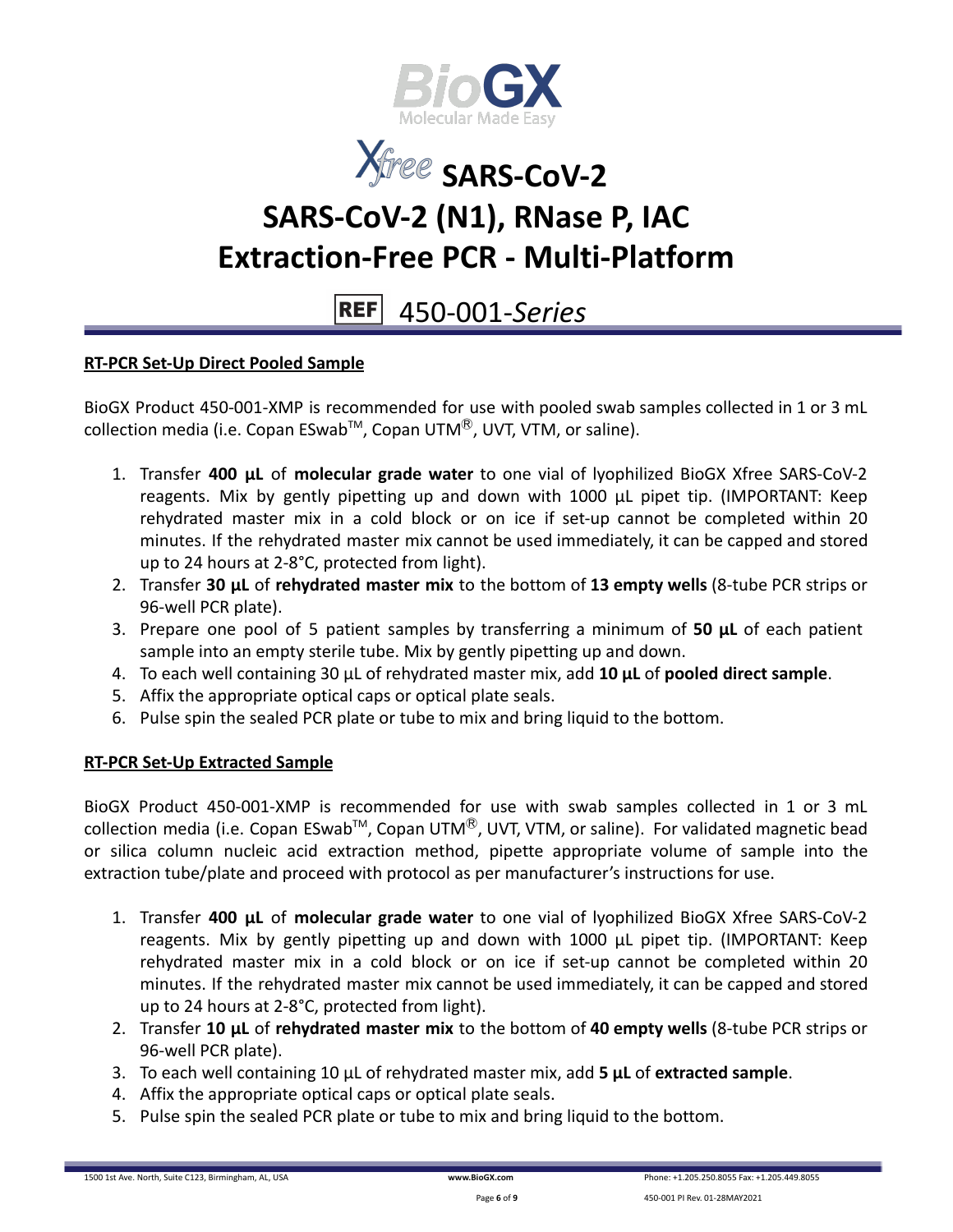



#### **REF** 450-001-*Series*

### **Sample Types Collections without Human Nucleic Acid Content**

Please note that sample types devoid of human cells and/or human nucleic acids will not generate an RNase P amplification curve. For such samples being analyzed with direct sample addition, it is recommended to spike 5,000 copies of BioGX RNase P template control. For samples that will be extracted with validated silica column or magnetic bead extraction systems, spiking template control at a copy number to yield 5,000-10,000 copies of RNase P per 5  $\mu$ L of purified sample (e.g., spike 1 x 10<sup>5</sup>) copies per sample extracted and eluted in 50 μL to support sample template addition that will contain 10,000 copies of BioGX synthetic RNase P RNA).

#### **ASSAY PERFORMANCE**

All BioGX Research Use Only products are designed to detect 20 copies or less of the target nucleic acid per reaction.

| N1 gene | <b>RNase P</b> | <b>IAC</b>  | <b>Result Interpretation</b> |
|---------|----------------|-------------|------------------------------|
|         | ÷              | +/-         | SARS-CoV-2 POSITIVE          |
| -       | ٠              |             | SARS-CoV-2 NEGATIVE          |
| -       | - / Ct≥36      |             | Indeterminant                |
|         | ÷              | $-$ / Ct≥30 | Indeterminant                |

#### **Table 2. Interpretation of sample results**.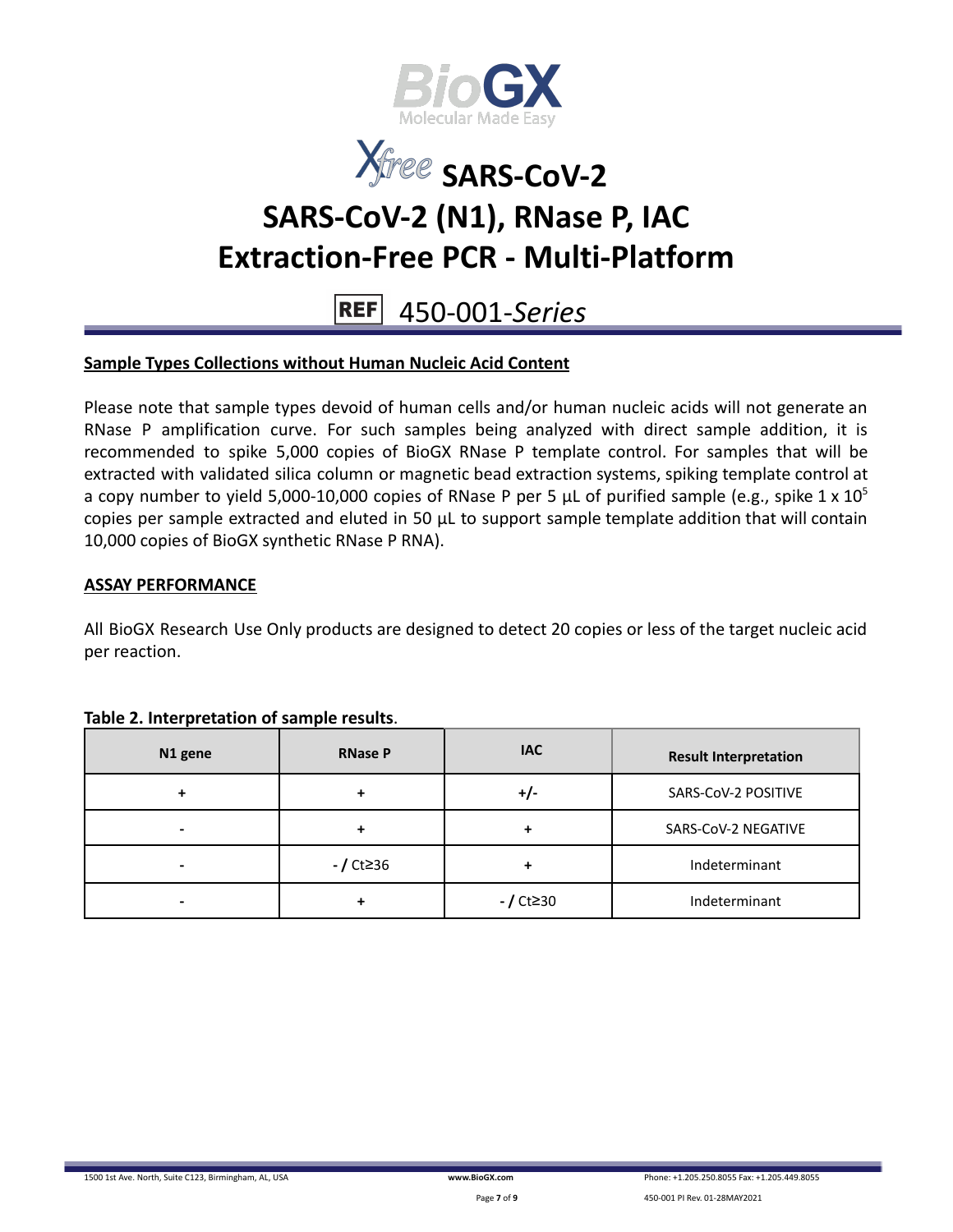



#### **REF** 450-001-*Series*

#### **REFERENCES**

- 1. US Centers for Disease Control and Prevention. 2020. 2019-Novel coronavirus (2019-nCoV) real-time rRT-PCR panel primers and probes. <https://www.cdc.gov/coronavirus/2019-ncov/downloads/rt-pcr-panel-primer-probes.pdf>
- 2. US Centers for Disease Control and Prevention. 2020. Revision to Test Instructions CDC 2019 Novel Coronavirus (nCoV) Real-Time RT-PCR Diagnostic Panel (EUA200001). [https://www.aphl.org/Materials/Signed\\_CDC\\_Letter\\_to\\_PHLs-N3\\_Removal\\_Instructions\\_26Feb2020.pdf](https://www.aphl.org/Materials/Signed_CDC_Letter_to_PHLs-N3_Removal_Instructions_26Feb2020.pdf)
- 3. US Centers for Disease Control and Prevention. 2020. 2019-Novel coronavirus (2019-nCoV) real-time rRT-PCR panel primers and probes. CDC-006-00019, Revision: 02. <https://www.fda.gov/media/134922/download>
- 4. Clinical and Laboratory Standards Institute. Protection of laboratory workers from occupationally acquired infections; Approved Guideline. Document M29 (Refer to the latest edition).
- 5. Centers for Disease Control and Prevention and National Institutes of Health. Biosafety in Microbiological and Biomedical Laboratories. Choosewood L.C. and Wilson D.E. (eds) (2009). HHS Publication No. (CDC) 21-1112.
- 6. QuantStudio<sup>™</sup> Design and Analysis software User Guide, ThermoFisher Scientific, Waltham, Massachusetts, USA (Refer to the latest version).
- 7. Applied Biosystems 7500 Fast Dx Real-Time PCR Instrument Instructions for Use (2012). Life Technologies Holdings Pte Ltd, Singapore. Publication Part Number 4406991 [Rev. E].
- 8. CFX96 Touch, CFX96 Touch Deep Well, CFX Connect, and CFX384 Touch Systems Instruction Manual (refer to the latest version), Bio-Rad Laboratories, Inc., Hercules,mCalifornia, USA (Refer to the latest version).

#### **Please call BioGX or email info@biogx.com with any questions you may have regarding this product.**

| <b>Rev. #</b> | <b>Effective Date</b> | summary of Changes    |
|---------------|-----------------------|-----------------------|
| 01            | 28 MAY 2021           | Initial<br>  Release. |